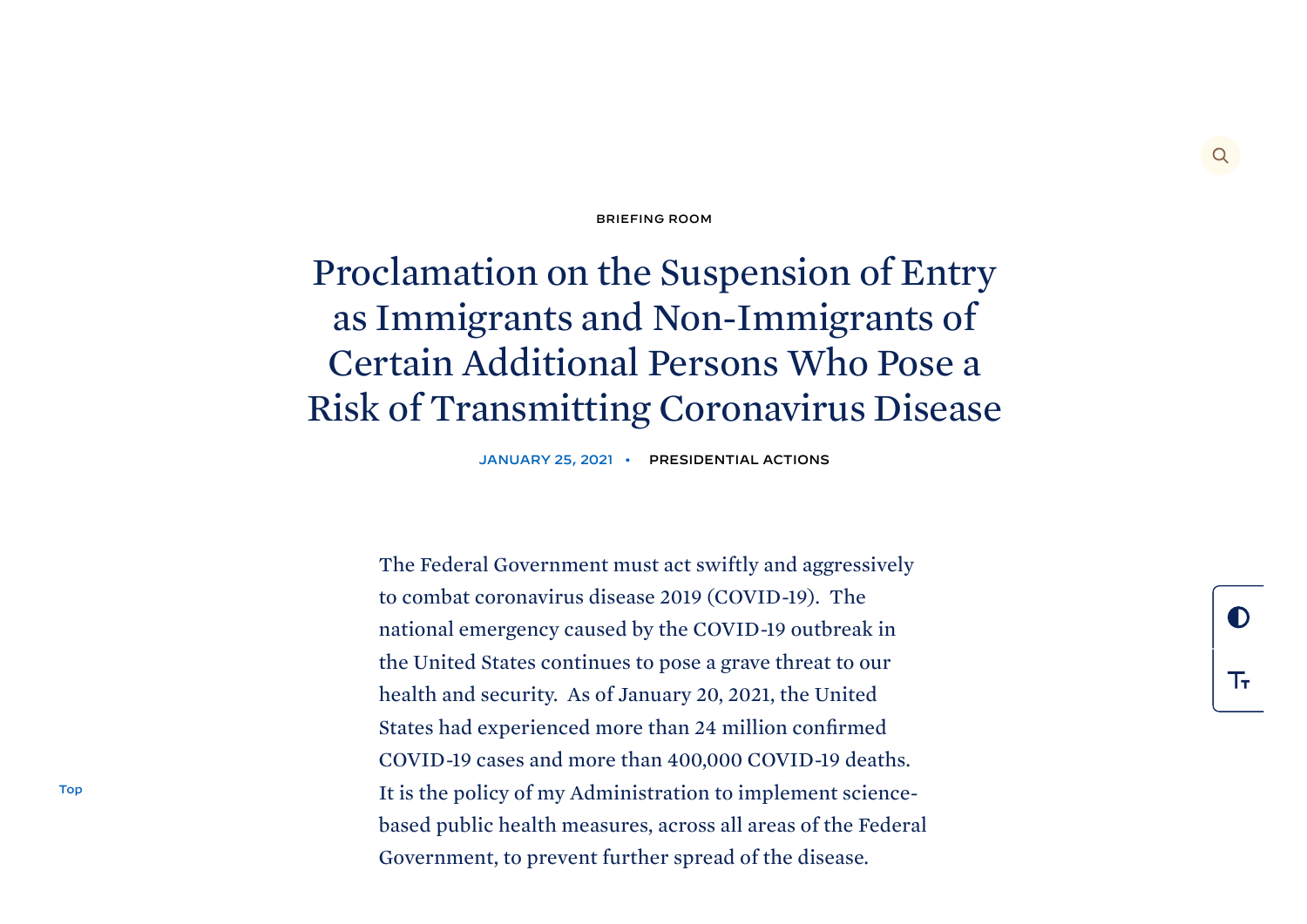The Centers for Disease Control and Prevention (CDC), within the Department of Health and Human Services, working in close coordination with the Department of Homeland Security, has determined that the Republic of South Africa is experiencing widespread, ongoing personto-person transmission of SARS-CoV-2, the virus that causes COVID-19, including a variant strain of the virus known as B.1.351. The World Health Organization has reported that the Republic of South Africa has over 1,400,000 confirmed cases of COVID-19. Another variant strain, known as B.1.1.7, is widely circulating and has been traced to the United Kingdom. Furthermore, a third variant strain, which is known as B.1.1.28.1 and may impact the potential for re-infection, has been identified in Brazil. Based on developments with respect to the variants and the continued spread of the disease, CDC has reexamined its policies on international travel and, after reviewing the public health situations within the Schengen Area, the United Kingdom (excluding overseas territories outside of Europe), the Republic of Ireland, the Federative Republic of Brazil, and the Republic of South Africa, has concluded that continued and further measures are required to protect the public health from travelers entering the United States from those jurisdictions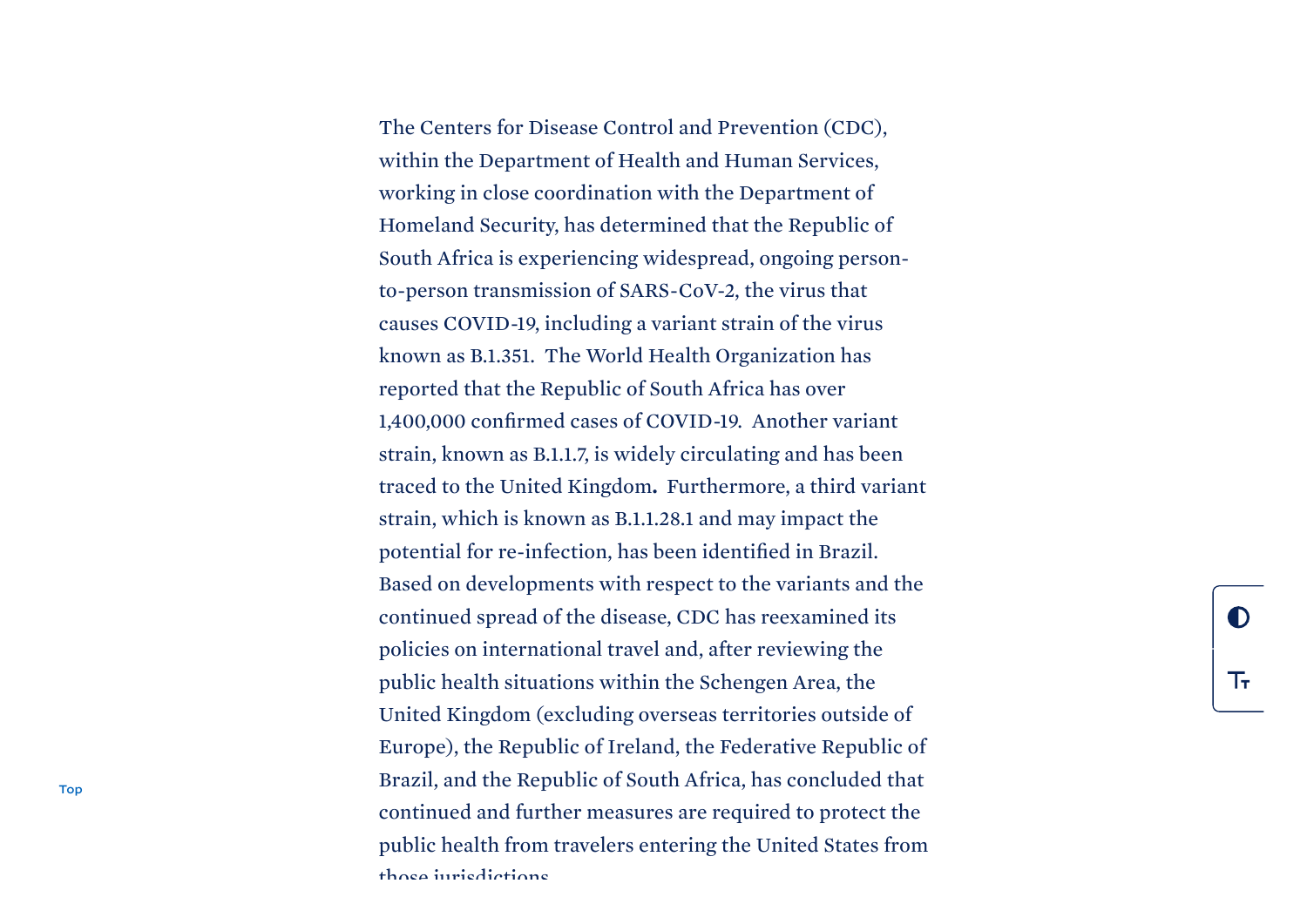those jurisdictions.

In my Executive Order of January 21, 2021, entitled "Promoting COVID-19 Safety in Domestic and International Travel," I directed the Secretary of Health and Human Services, including through the Director of CDC, and in coordination with the Secretary of Transportation (including through the Administrator of the Federal Aviation Administration) and the Secretary of Homeland Security (including through the Administrator of the Transportation Security Administration), to further examine certain current public health precautions for international travel and take additional appropriate regulatory action, to the extent feasible and consistent with CDC guidelines and applicable law.

While that review continues, and given the determination of CDC, working in close coordination with the Department of Homeland Security, described above, I have determined that it is in the interests of the United States to take action to restrict and suspend the entry into the United States, as immigrants or nonimmigrants, of noncitizens of the United States ("noncitizens") who were physically present within the Schengen Area, the United Kingdom (excluding overseas territories outside of Europe), the Republic of Ireland, the Federative Republic of Brazil, and the Republic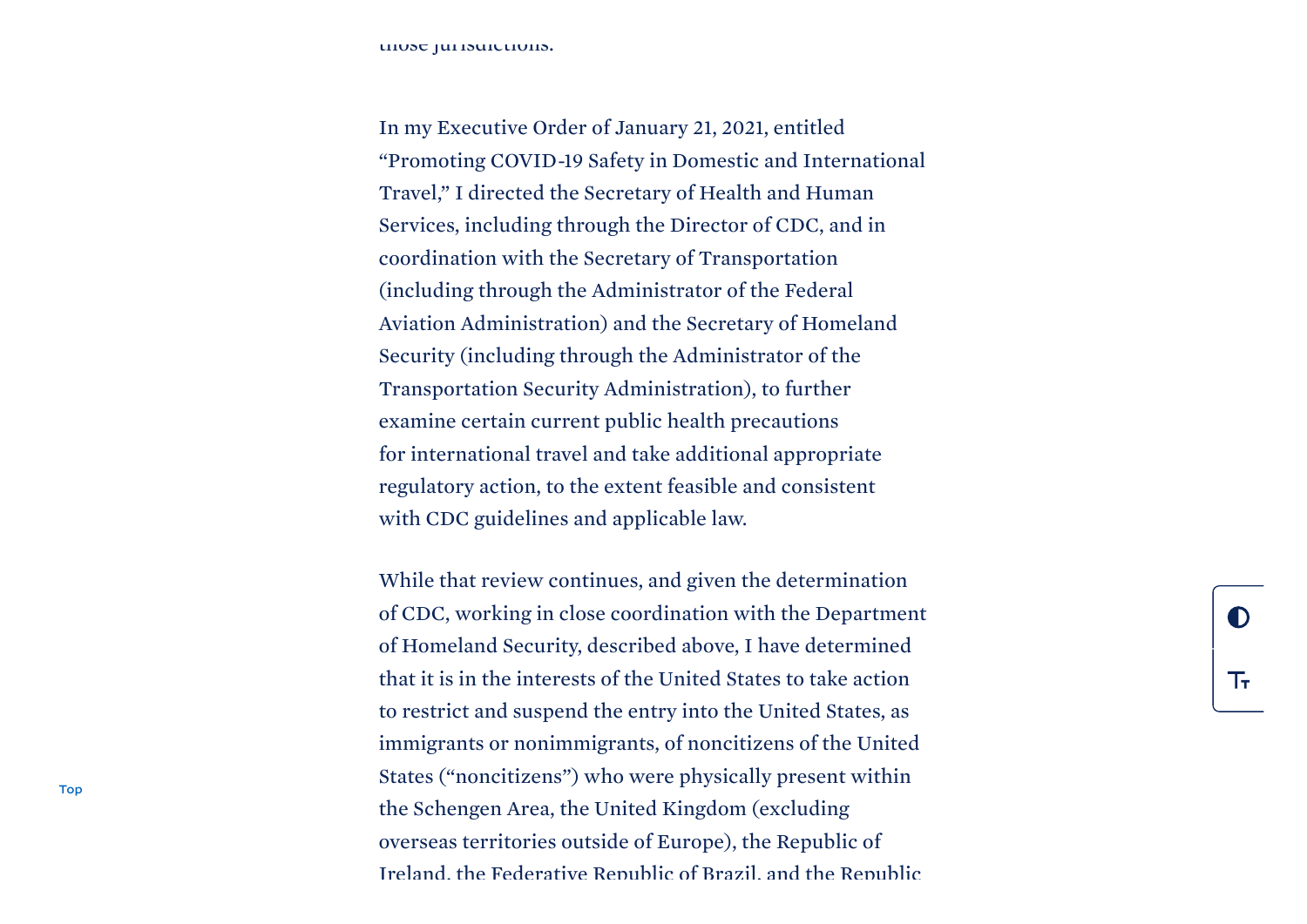of South Africa during the 14-day period preceding their entry or attempted entry into the United States.

NOW, THEREFORE, I, JOSEPH R. BIDEN JR., President of the United States, by the authority vested in me by the Constitution and the laws of the United States of America, including sections  $212(f)$  and  $215(a)$  of the Immigration and Nationality Act, 8 U.S.C. 1182(f ) and 1185(a), and section 301 of title 3, United States Code, hereby find that the unrestricted entry into the United States of persons described in section 1 of this proclamation would, except as provided for in section 2 of this proclamation, be detrimental to the interests of the United States, and that their entry should be subject to certain restrictions, limitations, and exceptions. I therefore hereby proclaim the following:

Section 1. Suspension and Limitation on Entry. (a) The entry into the United States, as immigrants or nonimmigrants, of noncitizens who were physically present within the Schengen Area, the United Kingdom (excluding overseas territories outside of Europe), the Republic of Ireland, and the Federative Republic of Brazil during the 14 day period preceding their entry or attempted entry into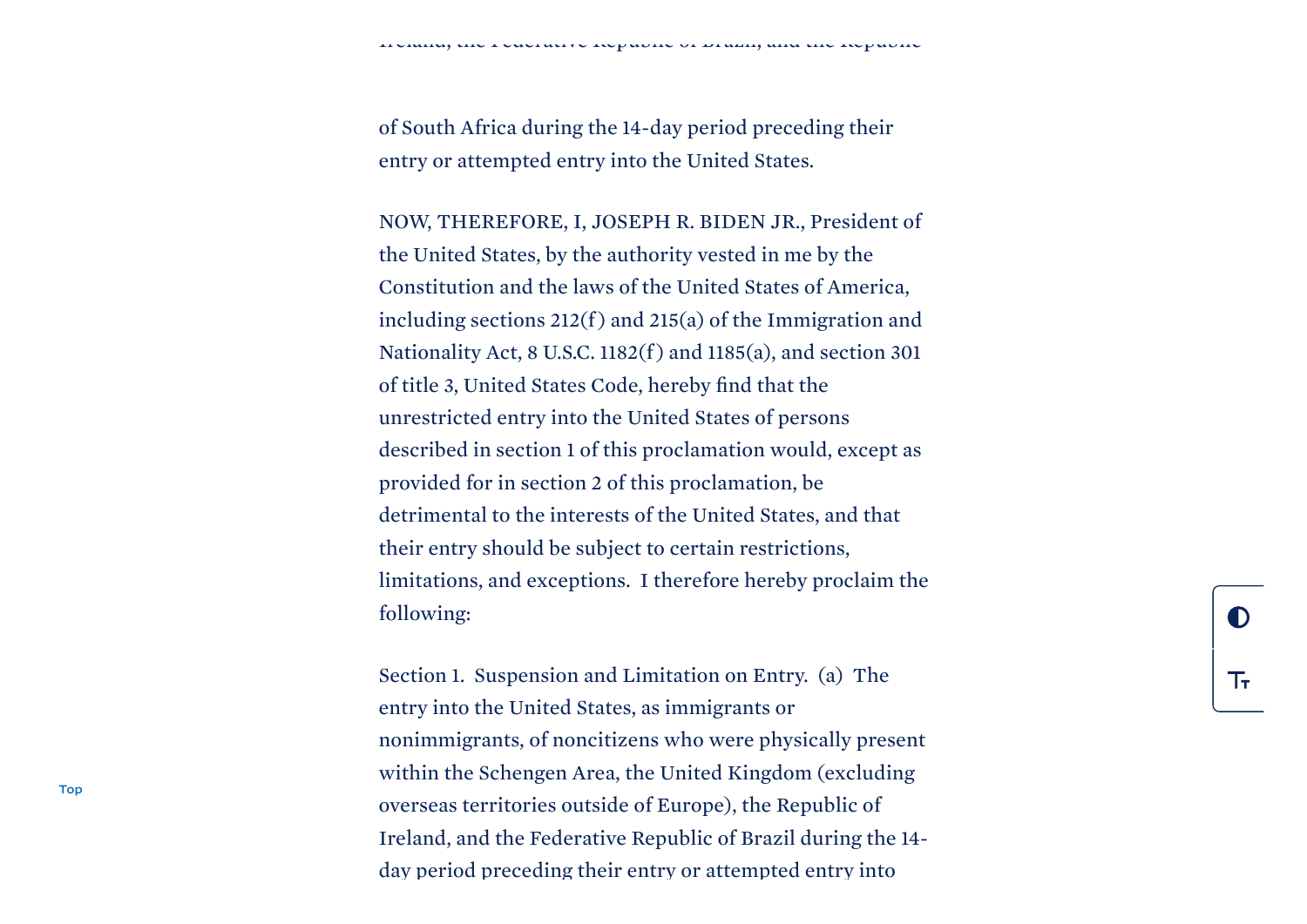the United States, is hereby suspended and limited subject

 $y = \frac{1}{2} \left( \begin{array}{ccc} y & y \\ y & y \end{array} \right)$ 

to section 2 of this proclamation.

(b) The entry into the United States, as immigrants or nonimmigrants, of noncitizens who were physically present within the Republic of South Africa during the 14-day period preceding their entry or attempted entry into the United States, is hereby suspended and limited subject to section 2 of this proclamation.

Sec. 2. Scope of Suspension and Limitation on Entry.

- (a) Section 1 of this proclamation shall not apply to:
- (i) any lawful permanent resident of the United States;
- (ii) any noncitizen national of the United States;
- (iii) any noncitizen who is the spouse of a U.S. citizen or lawful permanent resident;
- (iv) any noncitizen who is the parent or legal guardian of a U.S. citizen or lawful permanent resident, provided that the U.S. citizen or lawful permanent resident is unmarried and under the age of 21;
- (v) any noncitizen who is the sibling of a U.S. citizen or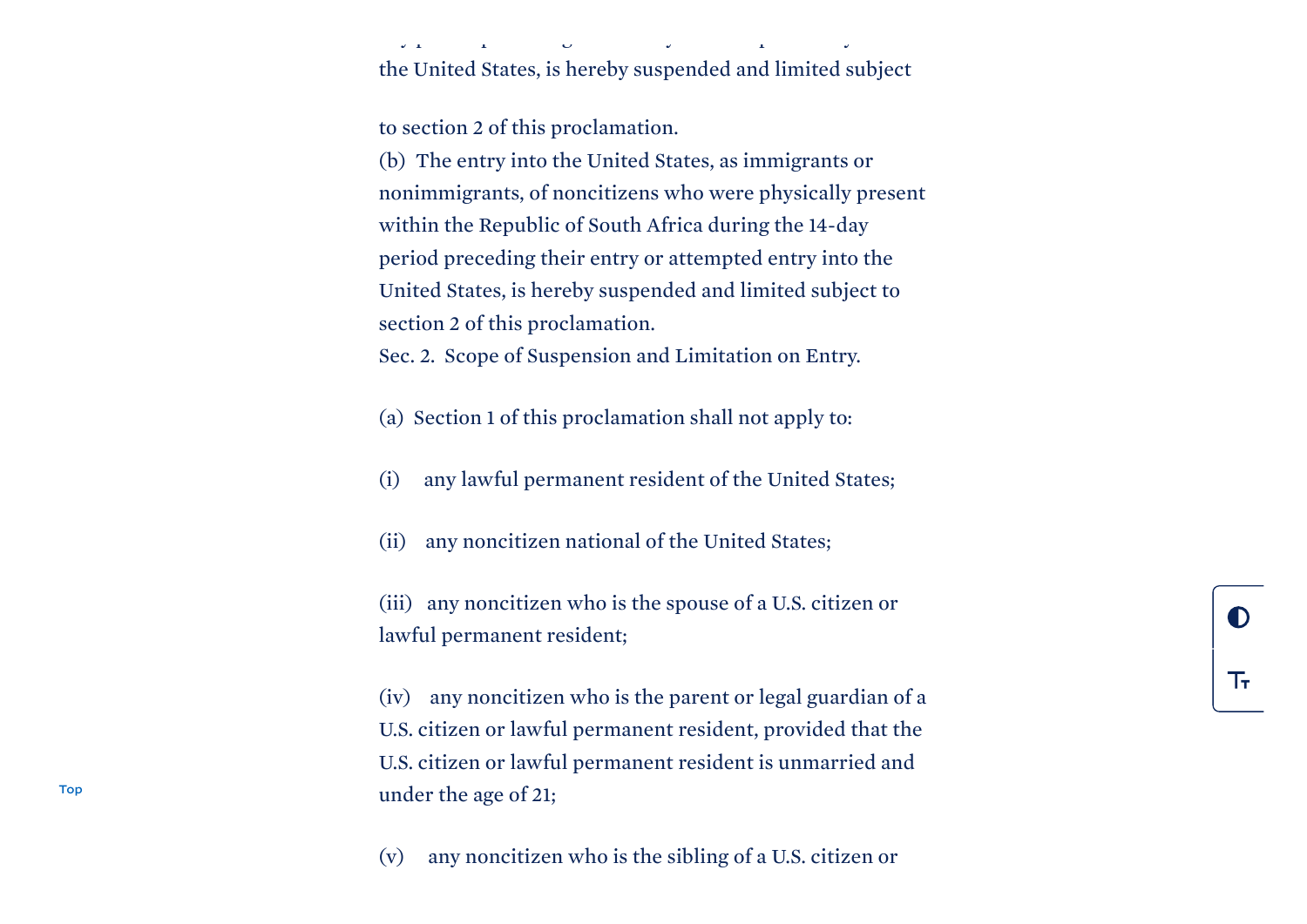lawful permanent resident, provided that both are unmarried and under the age of 21;

(vi) any noncitizen who is the child, foster child, or ward of a U.S. citizen or lawful permanent resident, or who is a prospective adoptee seeking to enter the United States pursuant to the IR-4 or IH-4 visa classifications

(vii) any noncitizen traveling at the invitation of the United States Government for a purpose related to containment or mitigation of the virus;

(viii) any noncitizen traveling as a nonimmigrant pursuant to a C-1, D, or C-1/D nonimmigrant visa as a crewmember or any noncitizen otherwise traveling to the United States as air or sea crew;

(ix) any noncitizen

(A) seeking entry into or transiting the United States pursuant to one of the following visas: A-1, A-2, C-2, C-3 (as a foreign government official or immediate family member of an official), E-1 (as an employee of TECRO or TECO or the employee's immediate family members), G-1, G-2, G-3, G-4, NATO-1 through NATO-4, or NATO-6 (or seeking to enter as a nonimmigrant in one of those NATO categories);

[Top](#page-0-0)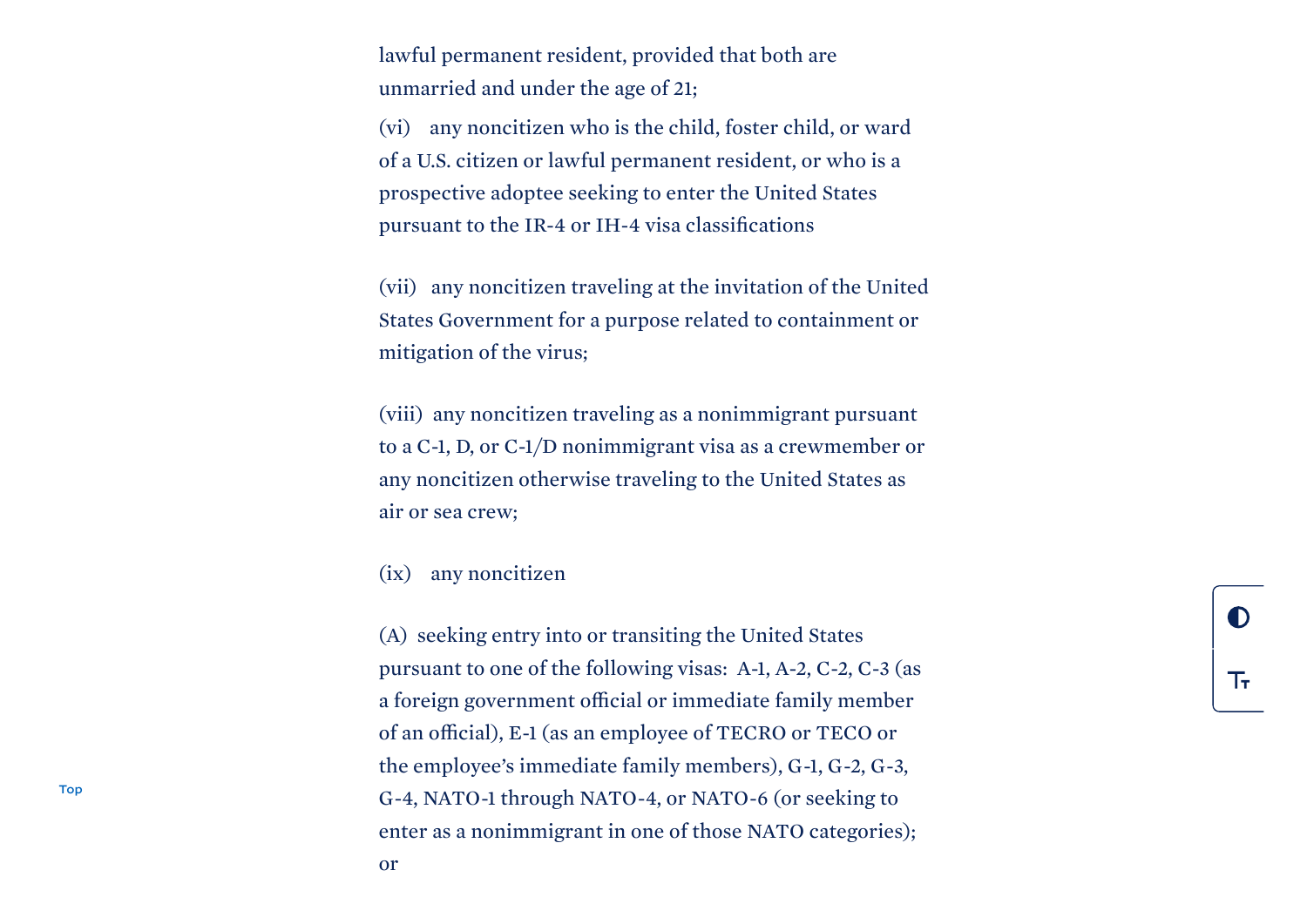(B) whose travel falls within the scope of section 11 of the United Nations Headquarters Agreement;

(x) any noncitizen who is a member of the U.S. Armed Forces and any noncitizen who is a spouse or child of a member of the U.S. Armed Forces

(xi) any noncitizen whose entry would further important United States law enforcement objectives, as determined by the Secretary of State, the Secretary of Homeland Security, or their respective designees, based on a recommendation of the Attorney General or his designee; or

(xii) any noncitizen whose entry would be in the national interest, as determined by the Secretary of State, the Secretary of Homeland Security, or their designees.

(b) Nothing in this proclamation shall be construed to affect any individual's eligibility for asylum, withholding of removal, or protection under the regulations issued pursuant to the legislation implementing the Convention Against Torture and Other Cruel, Inhuman or Degrading Treatment or Punishment, consistent with the laws and regulations of the United States.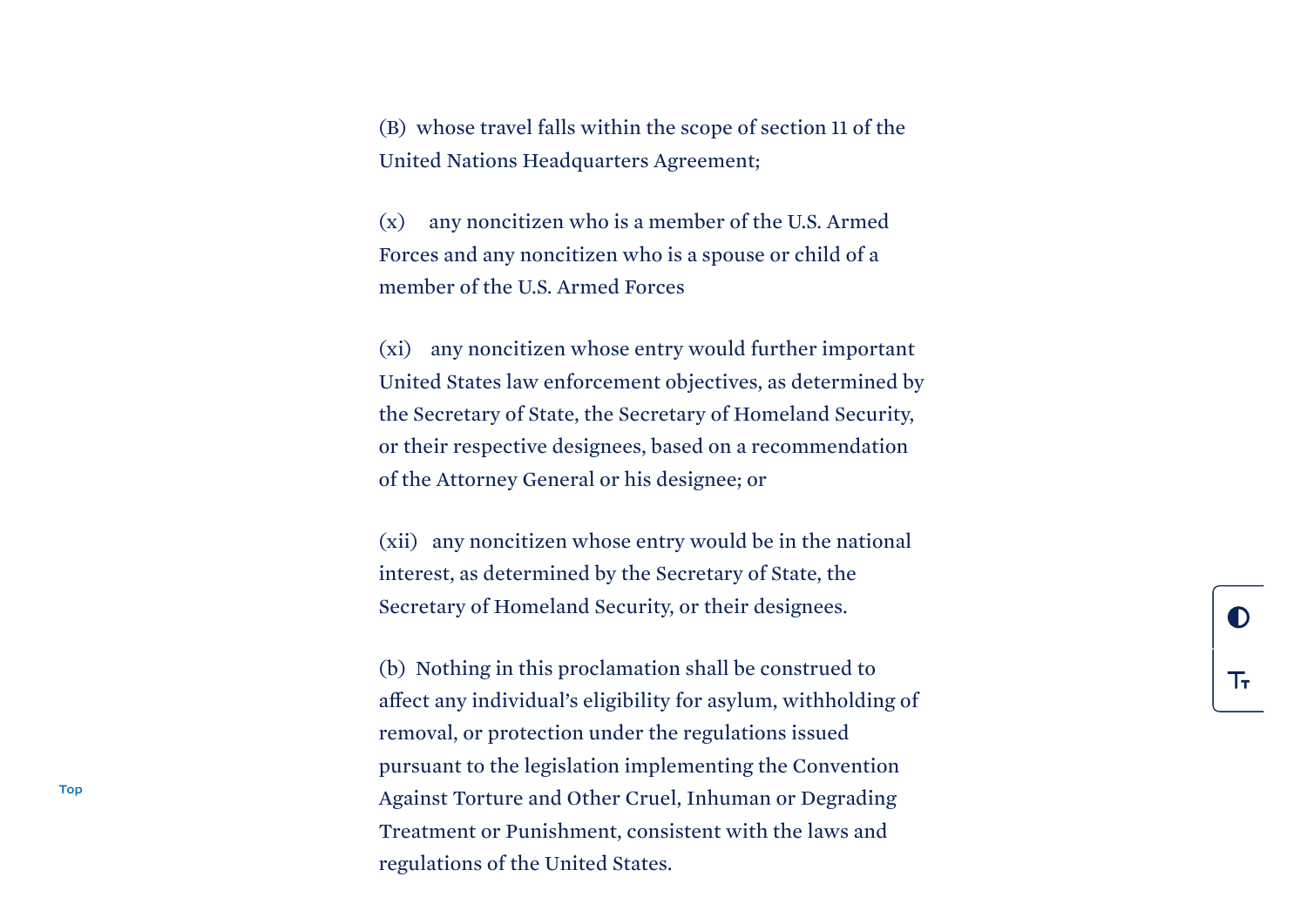Sec. 3. Implementation and Enforcement. (a) The Secretary of State shall implement this proclamation as it applies to visas pursuant to such procedures as the Secretary of State, in consultation with the Secretary of Homeland Security, may establish. The Secretary of Homeland Security shall implement this proclamation as it applies to the entry of noncitizens pursuant to such procedures as the Secretary of Homeland Security, in consultation with the Secretary of State, may establish.

(b) The Secretary of State, the Secretary of Transportation, and the Secretary of Homeland Security shall ensure that any noncitizen subject to this proclamation does not board an aircraft traveling to the United States, to the extent p e r m i t t e d b y l aw.

## THE [W](https://www.whitehouse.gov/)HITE HOUSE



M E N

下

standards and procedures proclamation at and between all United States ports of entry.

(d) Where a noncitizen circumvents the application of this proclamation through fraud, willful misrepresentation of a material fact, or illegal entry, the Secretary of Homeland

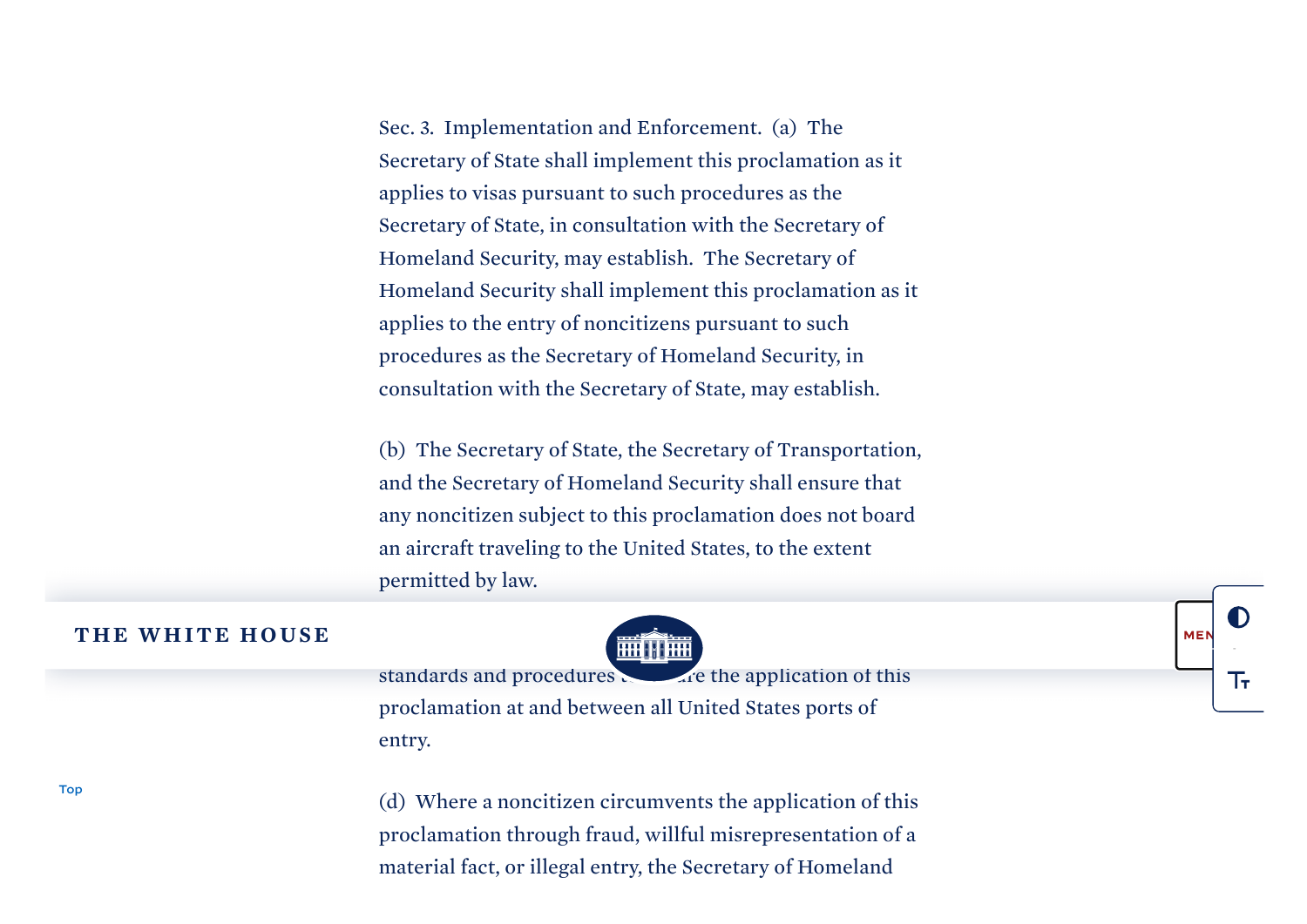Security shall consider prioritizing such noncitizen for removal.

Sec. 4. Termination. This proclamation shall remain in effect until terminated by the President. The Secretary of Health and Human Services shall, as circumstances warrant and no more than 30 days after the date of this proclamation and by the final day of each calendar month thereafter, recommend whether the President should continue, modify, or terminate this proclamation.

Sec. 5. Amendment. Section 5 of Proclamation 9984 of January 31, 2020 (Suspension of Entry as Immigrants and Nonimmigrants of Persons Who Pose a Risk of Transmitting 2019 Novel Coronavirus and Other Appropriate Measures To Address This Risk), and section 5 of Proclamation 9992 of February 29, 2020 (Suspension of Entry as Immigrants and Nonimmigrants of Certain Additional Persons Who Pose a Risk of Transmitting 2019 Novel Coronavirus), are each amended to read as follows:

"Sec. 5. Termination. This proclamation shall remain in effect until terminated by the President. The Secretary of Health and Human Services shall, as circumstances warrant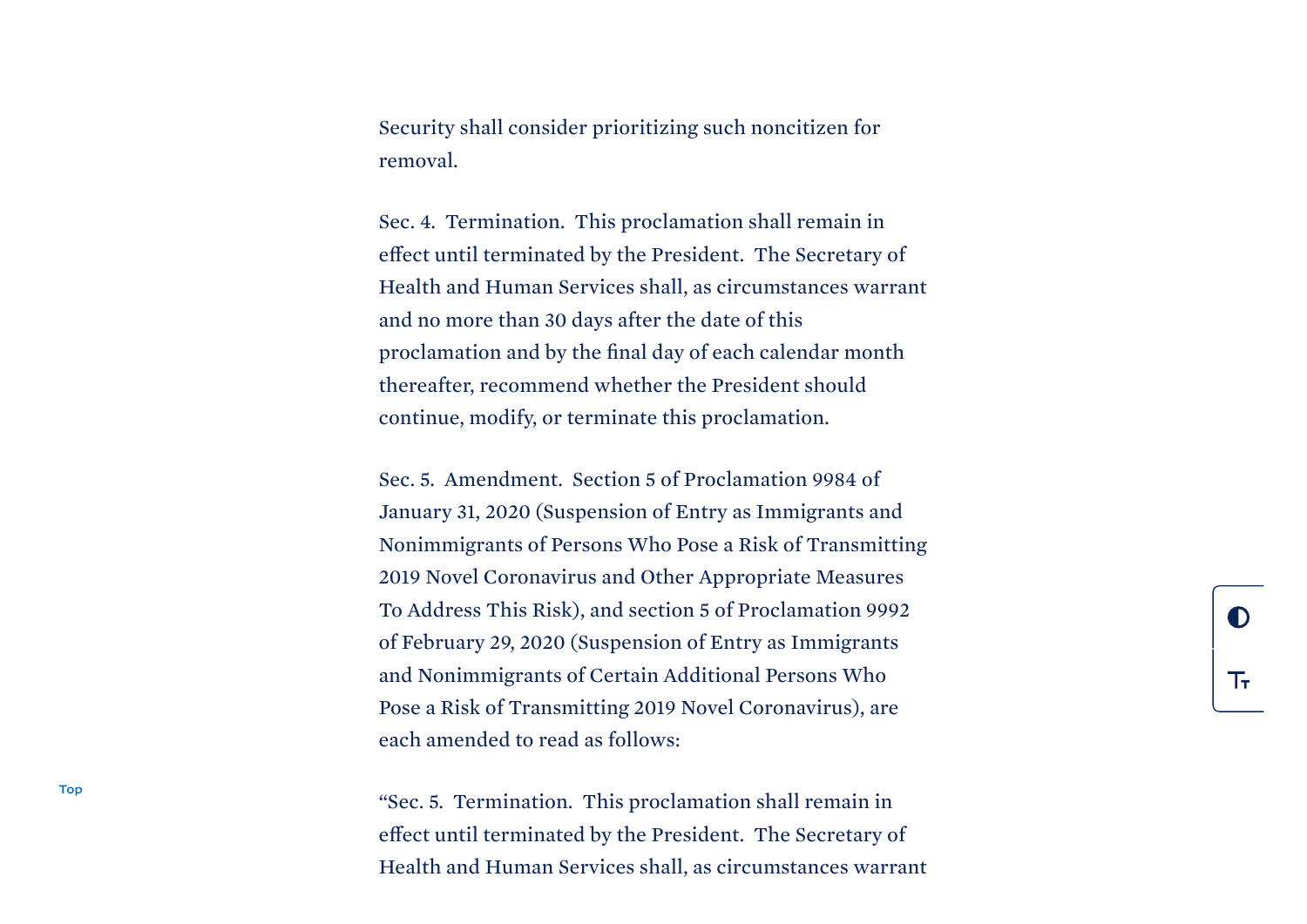## and no more than 30 days after the date of the Proclamation

of January 25, 2021, entitled "Suspension of Entry as Immigrants and Nonimmigrants of Certain Additional Persons Who Pose a Risk of Transmitting Coronavirus Disease 2019," and by the final day of each calendar month thereafter, recommend whether the President should continue, modify, or terminate this proclamation."

Sec. 6. Effective Dates. (a) The suspension and limitation on entry set forth in section 1(a) of this proclamation is effective at 12:01 a.m. eastern standard time on January 26, 2021. The suspension and limitation on entry set forth in section 1(a) of this proclamation does not apply to persons aboard a flight scheduled to arrive in the United States that departed prior to 12:01 a.m. eastern standard time on January 26, 2021.

(b) The suspension and limitation on entry set forth in section 1(b) of this proclamation is effective at 12:01 a.m. eastern standard time on January 30, 2021. The suspension and limitation on entry set forth in section 1(b) of this proclamation does not apply to persons aboard a flight scheduled to arrive in the United States that departed prior to 12:01 a.m. eastern standard time on January 30, 2021.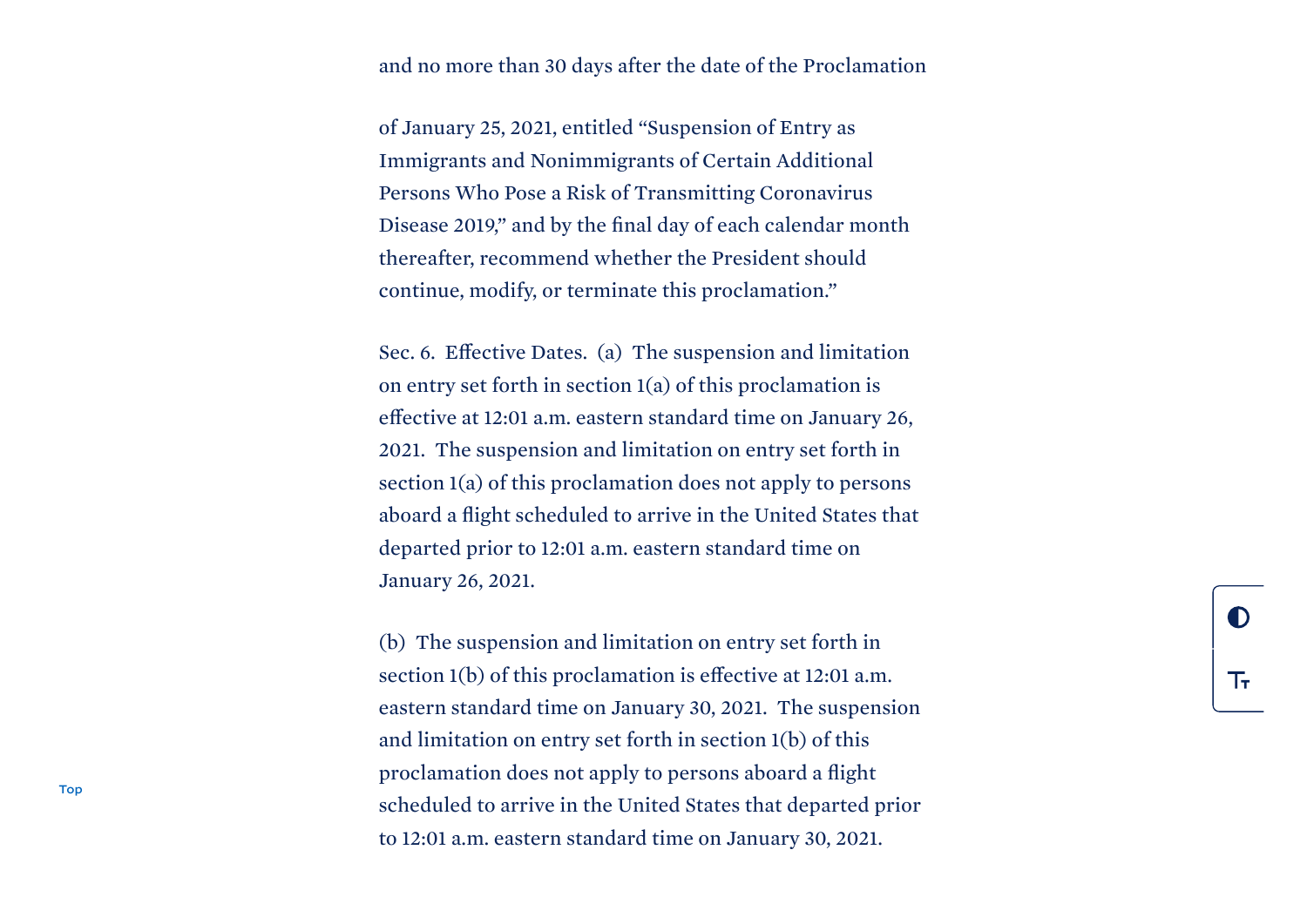Sec. 7. Severability. It is the policy of the United States to enforce this proclamation to the maximum extent possible to advance the national security, public safety, and foreign policy interests of the United States. Accordingly:

(a) if any provision of this proclamation, or the application of any provision to any person or circumstance, is held to be invalid, the remainder of this proclamation and the application of its provisions to any other persons or circumstances shall not be affected thereby; and

(b) if any provision of this proclamation, or the application of any provision to any person or circumstance, is held to be invalid because of the lack of certain procedural requirements, the relevant executive branch officials shall implement those procedural requirements to conform with existing law and with any applicable court orders.

Sec. 8. General Provisions. (a) Nothing in this proclamation shall be construed to impair or otherwise affect:

(i) the authority granted by law to an executive department or agency, or the head thereof; or